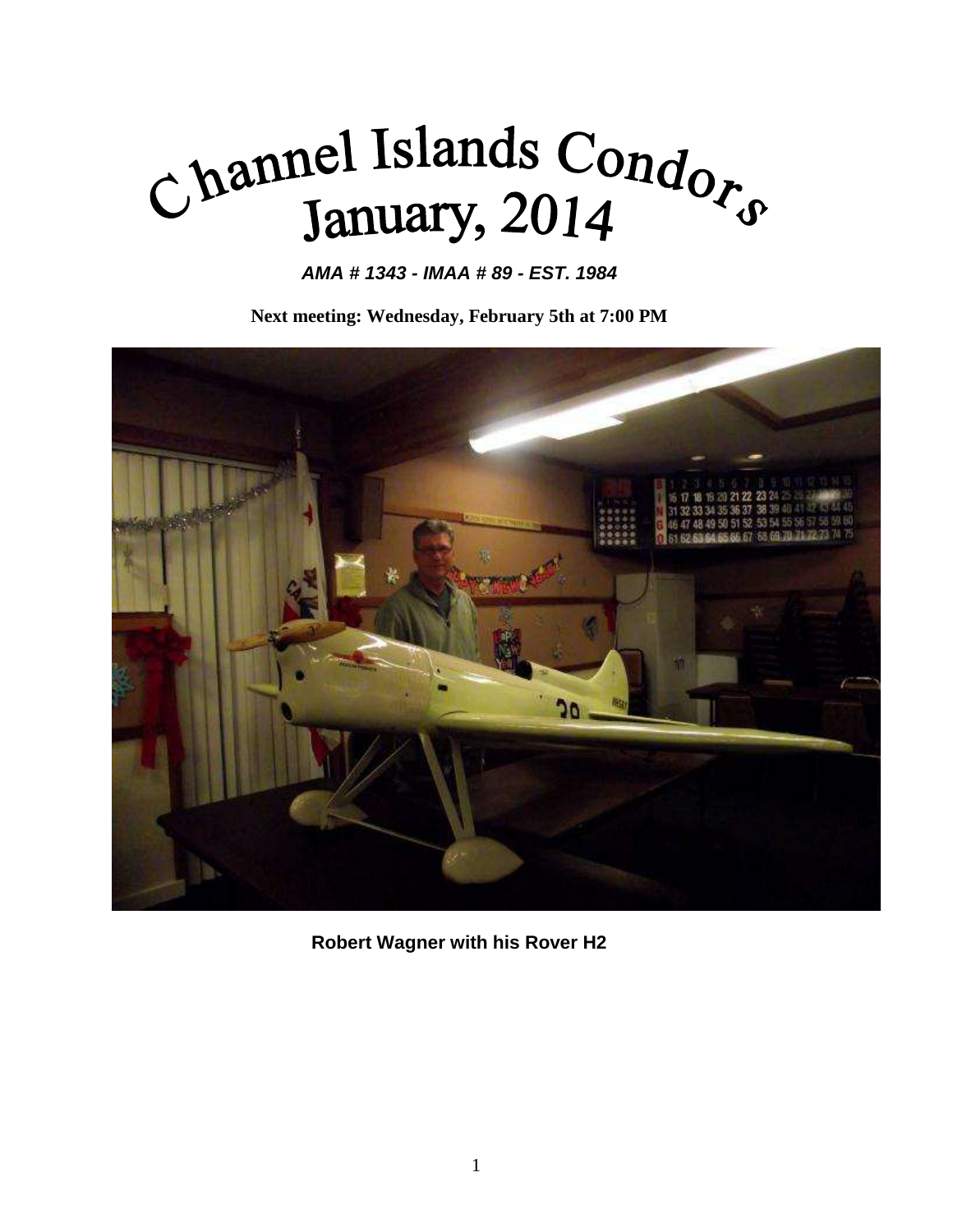**Channel Islands Condors P.O. Box 1993 Camarillo CA 93011-1993 Web Site: [www.cicondors.com](http://www.cicondors.com/)**

**Meeting Location 7:00 p.m. Camarillo Parks and Recreation Senior Center 1605 E. Burnley St. Camarillo, Ca. 93010 (805)482-4881**



Robert Wagner showed off his Rover H2 that he is hoping to take to Gunsmoke. DA 60 powered



**Dear Condors, As this is my first update for the year here goes. As most of you all know Chris S and I met with Danny Haws at the university last month where we were able to discuss our fly days and our future. As you all know the future at the University is based on a month to month flying schedule. You can see the schedule on the cicondors.com website where we will keep the calendar updated. In February we have our meeting with Danny Haws where we will be discussing our clubs relationship with the University and our future fly days.**

**The website has been updated to make it easier to make updates by various members in the club, if anyone has any comments or feature request please send them to me and I will attempt to add them or make the changes. The website does not require a login to view the pages only to make changes where those that make changes have a unique login. The website uses a content management application called WordPress where there are many free add-ons that bring functionality for no additional cost.**

**Your board met last week and has discussed many new ideas and projects for**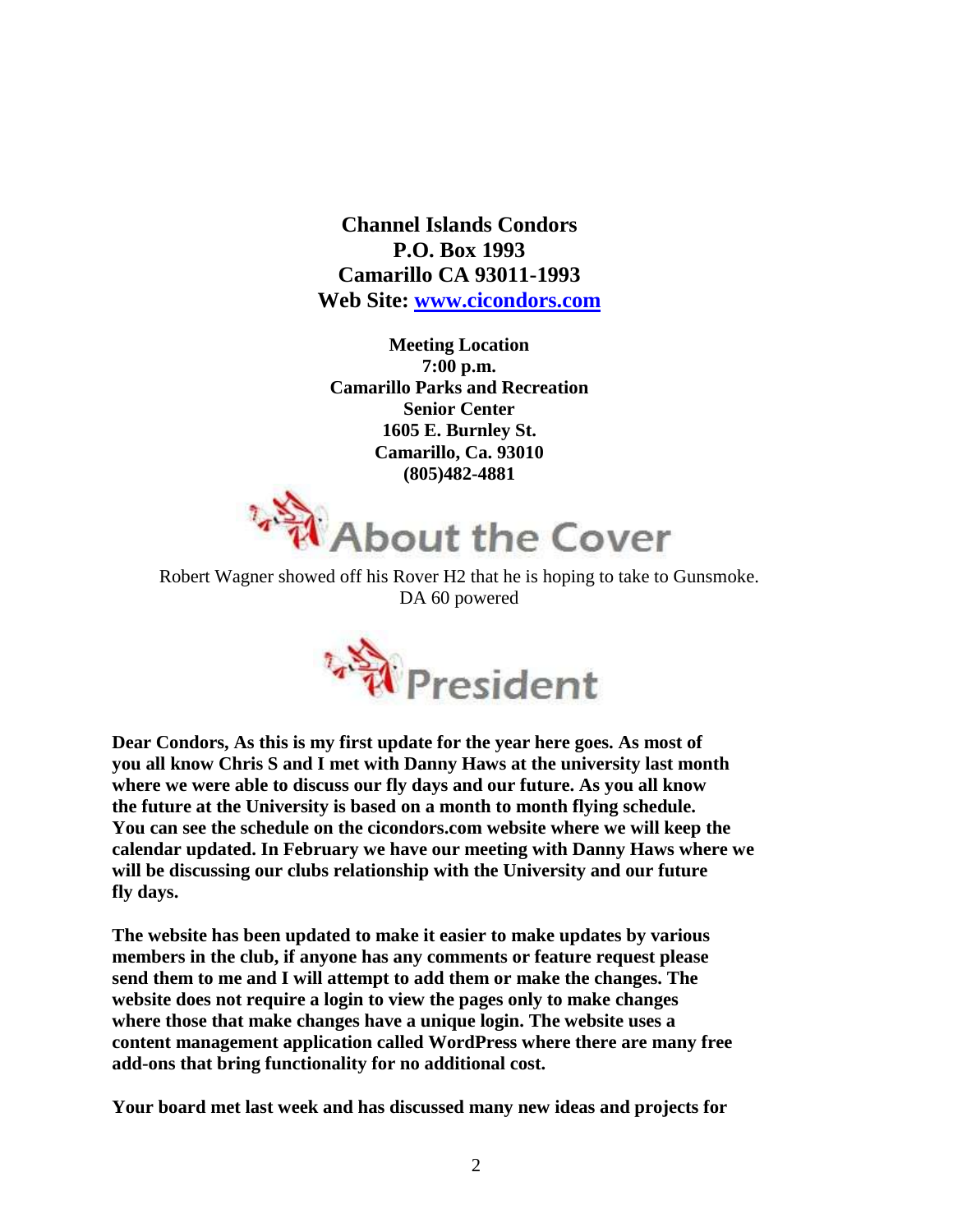**the coming year, please don't hesitate to volunteer when asked by your club board, our future will depend on all members becoming involved in helping the club with its projects in 2014.**

**See you at the field Chris B**



**Fellow Condors,**

**As your newly elected VP it's my job to backup and assist our President in his efforts to move our club forward in this new year. I'll make it my responsibility to find interesting speakers for every meeting and try to encourage everyone to attend and ENJOY each meeting. I'm now making an effort to meet and engage some of the academic cadre within the University. The folks I've met have shown an interest in our plan to reach out to the students involved in robotics and UAV programs in the University. At our last meeting we had as a guest, one of the professors involved in those programs. He enjoyed his visit and told me that he was impressed by our group and the welcome he received.** 

**We should all be aware that folks from the University will often stop by the field while working or simply walking in the park. Please greet those visitors and make them feel welcome at Condor Field. You never know who could drop by.**

**Thanks, Chris S**



**The more time I spend around the pits, I believe all gas and nitro powered aircraft should start their motors on the taxi way and not in the pits. There are a couple reasons I feel strongly about this and hope the rest of the members agree this idea to make this a normal routine.**

**1. The noise generated by gas or nitro aircraft, can exceed the normal decibels that someone should be exposed to. Conversation can be difficult if not impossible when standing too close to a gas or nitro powered aircraft**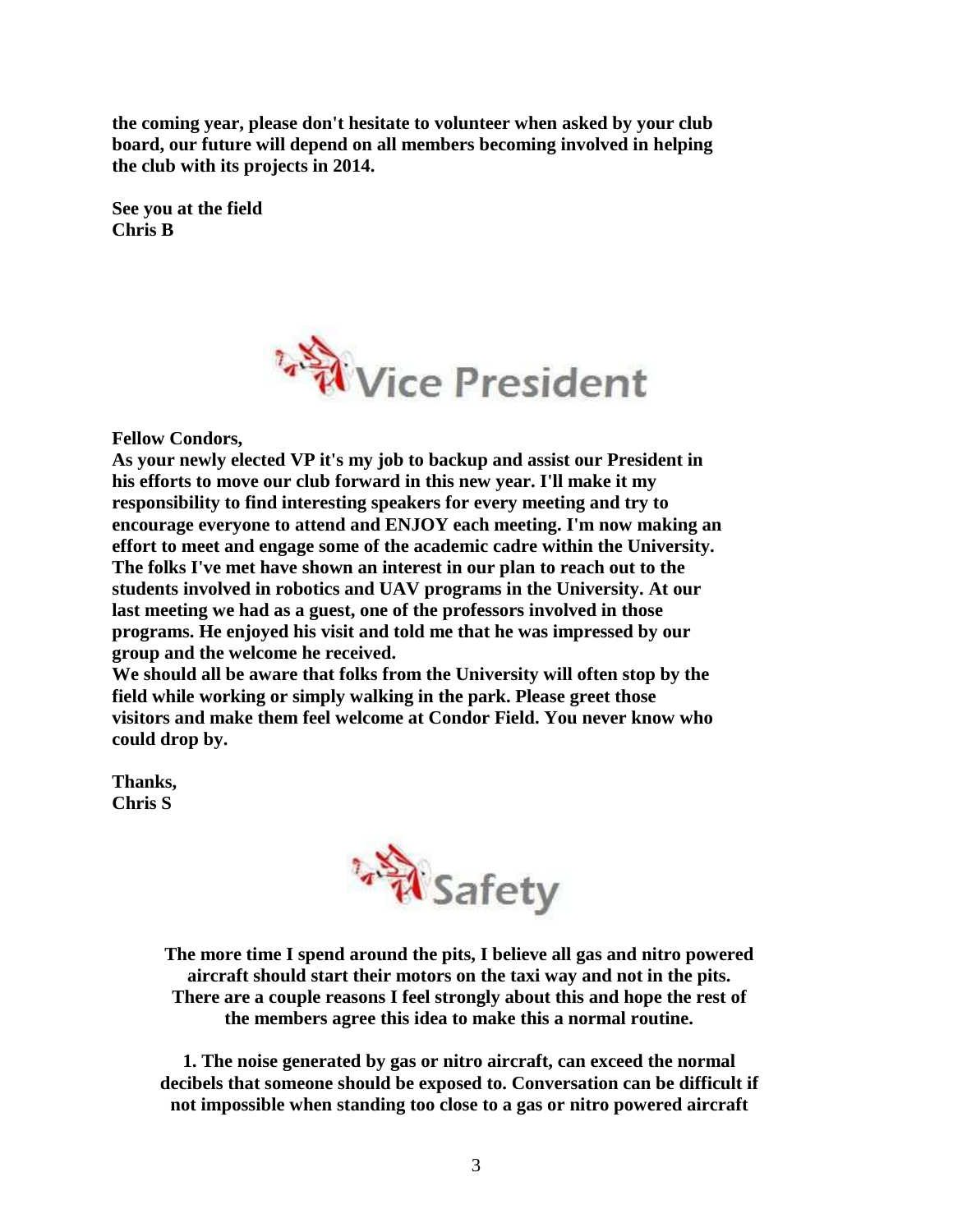**while being tuned or run up prior to flight. Someone could get injured or have their hearing temporally or permanently affecting due to an aircraft away in close proximity.**

**2. The pit area can be congested at times with members moving aircraft in or out. A spinning propeller can pose a serious danger to someone that isn't paying attention to their surroundings. Stranger things have happened with propellers flying off motors while being test run.**

**I propose we no longer start or tune larger aircraft (20cc gas and larger and equivalent nitro motors) in the pit area. There are two anchor points that are located on east side of both taxi ways about midpoint between the pits and the runway. These anchor points are perfect for temporarily holding your aircraft while starting or tuning and will supply adequate space between the members and a running aircraft.**

**While tuning small gas or nitro aircraft (less than 20cc gas or equivalent nitro motors), one of the benches that is specifically designed for this purpose can be moved to the far west end of the pit area away from the benches. This will give plenty of space for noise and exhaust, but will be in close enough proximity if a helping hand is needed.**

**As the safety officer for the channel islands condors, I would like to discuss this at our meetings to get consensus and answer any question someone may have.**

**Remember, this is all about having fun and enjoying our fellow enthusiast in this wonderful hobby and returning home to our families Robert Wagner**



**Minutes of the Condors Meeting January 8th 2014**

**Meeting was called to order by Chris Brashears at 7pm and opened with the pledge of allegiance lead by Mark Sesma. There were 44 members in attendance.**

**Ken Osborne motioned that the minutes of the December meeting be approved, Don Barrett seconded the motion and the club approved them unanimously.** 

**The new officers were introduced.**

**Old business:**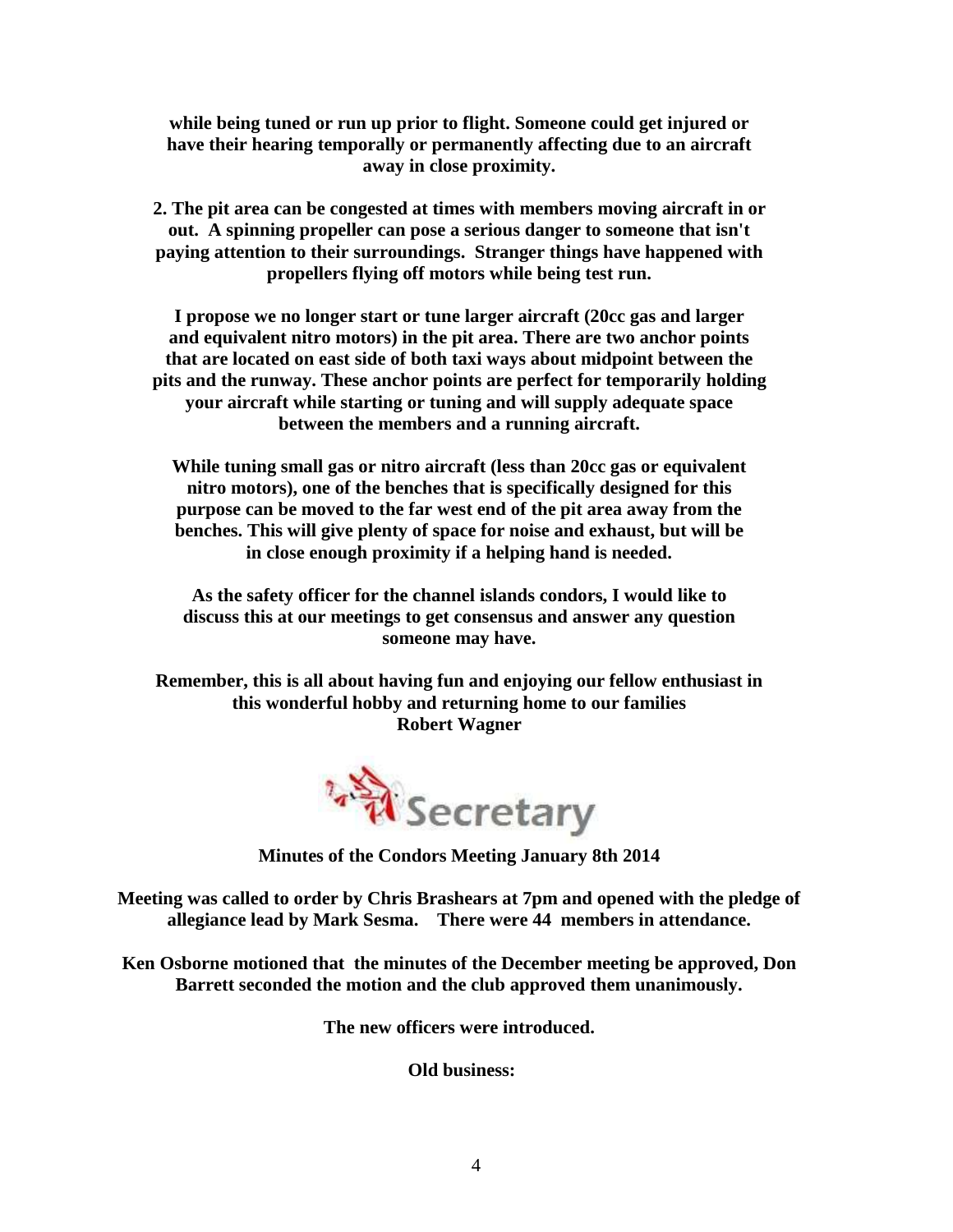**There will be a meeting with the CSCI on Monday the 13th. Part of the purpose of the meeting will be to discuss allowing us more flying days.**

**New Business:**

 **Chris is working with other area Radio Controlled Flying Clubs in Ventura County hoping to establish an umbrella organization. We will have more of a voice in the community if there are more members represented.**

**The club wants to organize a field trip to the Chino airshow. One of our members has access to a hanger where we can watch the show in comfort. We could possibly rent a bus for transport. The Chino airshow is scheduled for May 3rd-4th and will highlight the Mighty Eighth Air Force.**

**To return to a previous tradition we will have progressive raffles. John Brandt is in charge of this monthly event. He will purchase a n RC related item, sell tickets until**  the cost has been recouped with a small profit for the club, then then the drawing will **be held and another cycle will begin.**

**In 2015 the Point Mugu airshow will resume and perhaps the club can have a display there and fly some of our planes for the guests. Also, we should participate in the Camarillo airshow this coming year.**

**The club must form a committee to search for a new location. This is part of our agreement with the University so important to begin as soon as possible. Richad Hodgson said that several areas had already been scouted so the committee could review them and any others they might find.**

**The guest Presenter was Danny from Marty's Hobbies in Thousand Oaks. He gave us an interesting and detailed explanation of Quad Copters. Quad Copters are multi rotor devices not drones. They are programmed with the GPS coordinates of the launch area and possibly the target for the flight. The advantages of them are that they are extremely easy to fly, if the battery power reaches a low, many of them can return to the launch area and land; and most of them have the capability of photographing the area they are flying. With the addition of a wireless transmission device the picture can be seen by the operator on a smart phone. The price ranges from \$150 to \$1200+ depending upon the equipment included. The lower price does not include a camera or software to transmit photos. This is a fast growing area of our hobby and many are purchased by people who have no previous experience with the hobby, so Danny said that they guide them to the AMA. Chris asked if our club could be mentioned as a local AMA contact and Danny had no objection.**

**If anyone is interested in building their own, there are plans on the internet at diydrones.com. Ed Von Websky built one and it was on display next to the commercial Copters. While it was clearly a hobbyist build, the basic functions were much the same as the commercial ones.**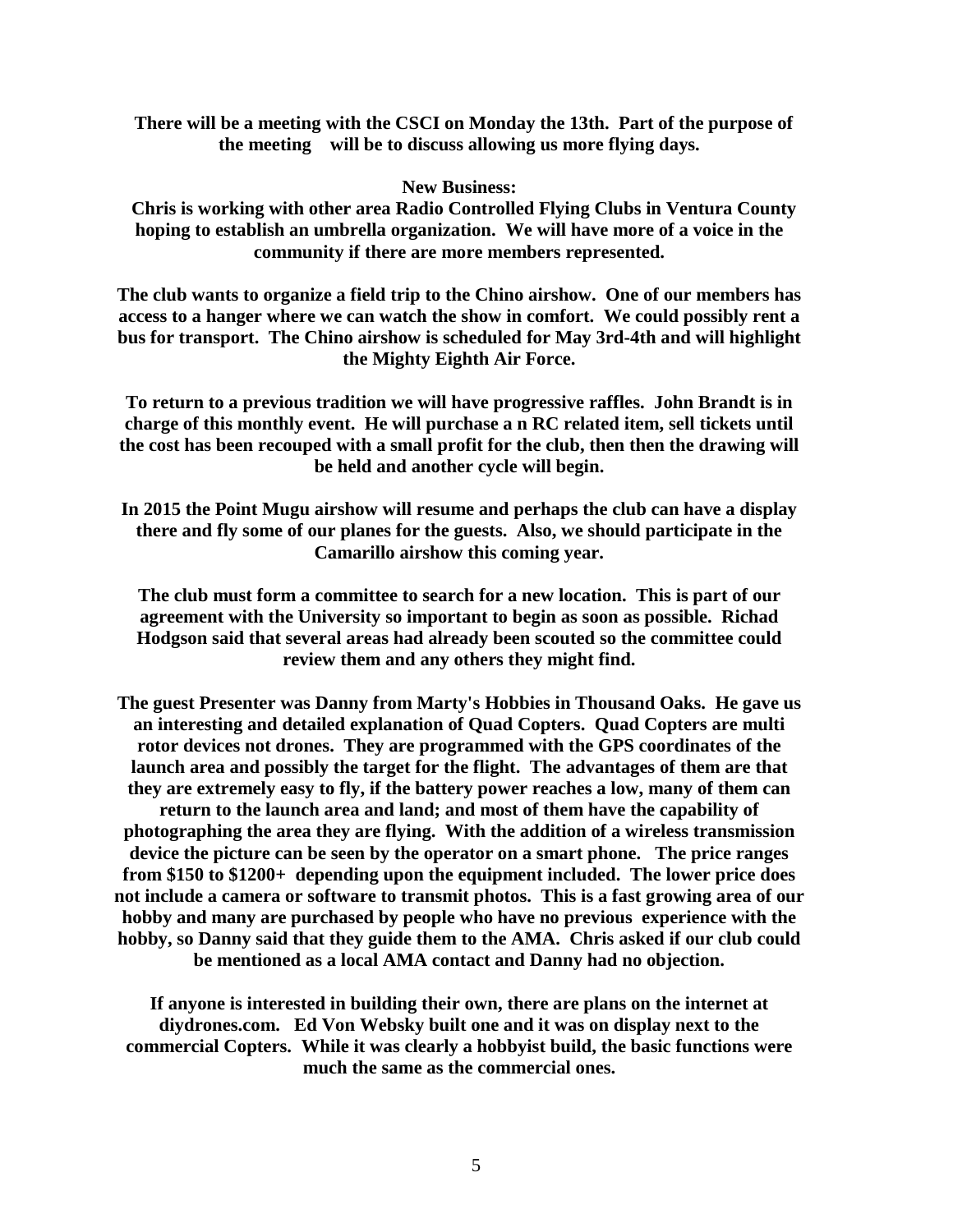**We had a surprise visit from the supervisor of the Senior Center, Jane Raab. She told us that our club meeting was listed as an event being held at the center, and asked that we give her some brochures to had out to interested people.**

## **Show and Tell:**

**Robert Wagner spoke about his search for a method to decrease engine noise on his planes. He worked with a Canadian company, Bison, to design a new method of airflow through the muffler that decreased the sound from 98dB to 94dB. He also showed us a material used on high voltage transmission lines that, when wrapped around the muffler, reduced some of the resonance resulting in a further decrease from 94dB to 92dB. Since our fields are closer to "civilization" than ever before, engine sound has become a limiting factor for some planes.**

- **Robert also showed us his composition ARF Rover H2. It is 40% scale, powered by a DA60 engine. He hopes to take it to the Gunsmoke competiton in Phoenix.**
- **Rich Tejeda showed his Navy Corsair. It was an ARF kit and he said it took a couple of days to get it ready to fly. It has retracts which makes it close in design to the original airplane. It is has a 500KV motor powered by a 4cell battery pack.**
- **Mike had a flying wing to show us. It is 24in on the back, weights 16.2oz, has a medusa engine powered by a 3cell 1300KV battery pack. The top speed is 80mph. While much faster than most planes, it is slow for him and has required adjustment to his flying technique.**



**The meeting was adjourned at 8:50pm**

**Some of the Quad Copters you can buy. Really cool stuff here**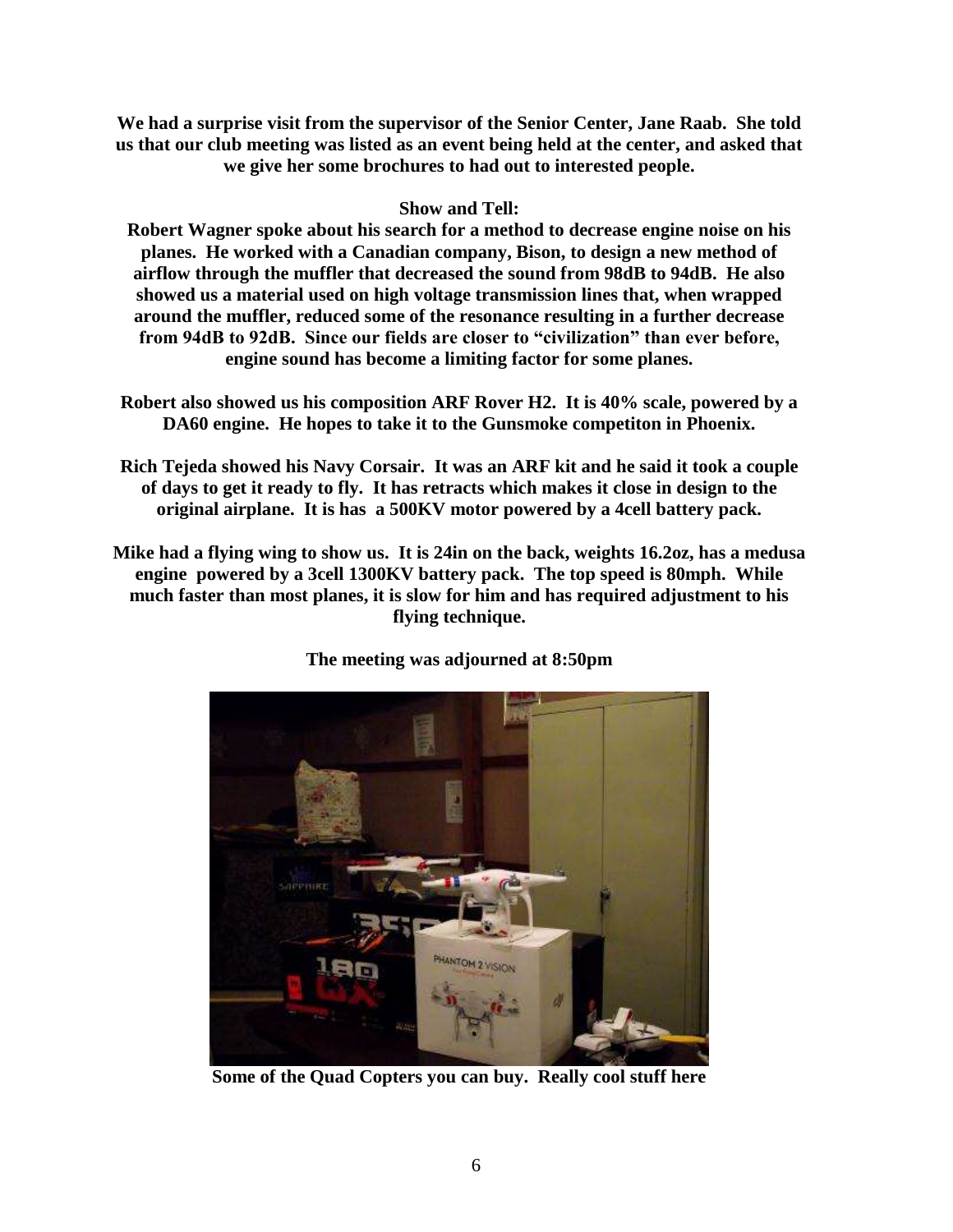

**Ed Von Websky's Home Built Quad.**



**Rich Tejeda With his F4U**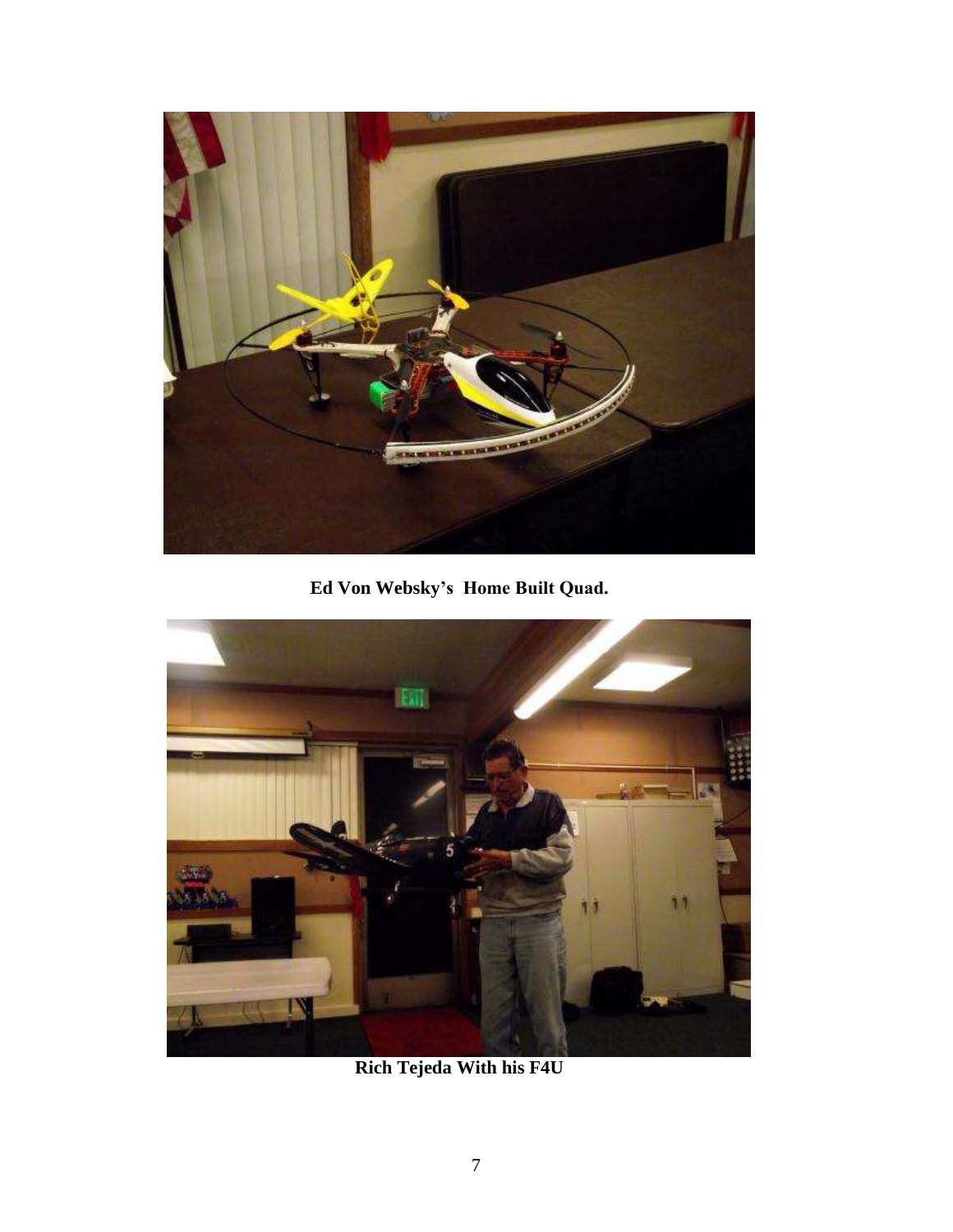

**Mike shows off his flying wing. These things are fun to watch fly and he does a great job with them. Way too fast for me to follow.**



**Well another year has started. We had a great time at the meeting in January and learned a few tricks to try. I was sent the following article to include here from Les Littlefield. Great information about noise control.**

## **Noise Levels**

**It seems like more folks are concerned about how to keep our model planes as quiet as possible now. At first, I thought this seems pretty straight forward, but I was wrong. Noise is a mix of different sounds, including our aircraft. Measuring sound is tricky, we do not have perfect, controlled test conditions. Things** 

**like wind, water, variable terrain, nearby sheds and walls, cars, lawn mowers and distance from the noise source all factor in to the readings. The AMA's general noise level guidelines for fields that have no noise issues is 96dBA at 20 ft for a soft surface like sod, and 98dBA at 20 ft for a hard surface like asphalt or concrete, with the sound**